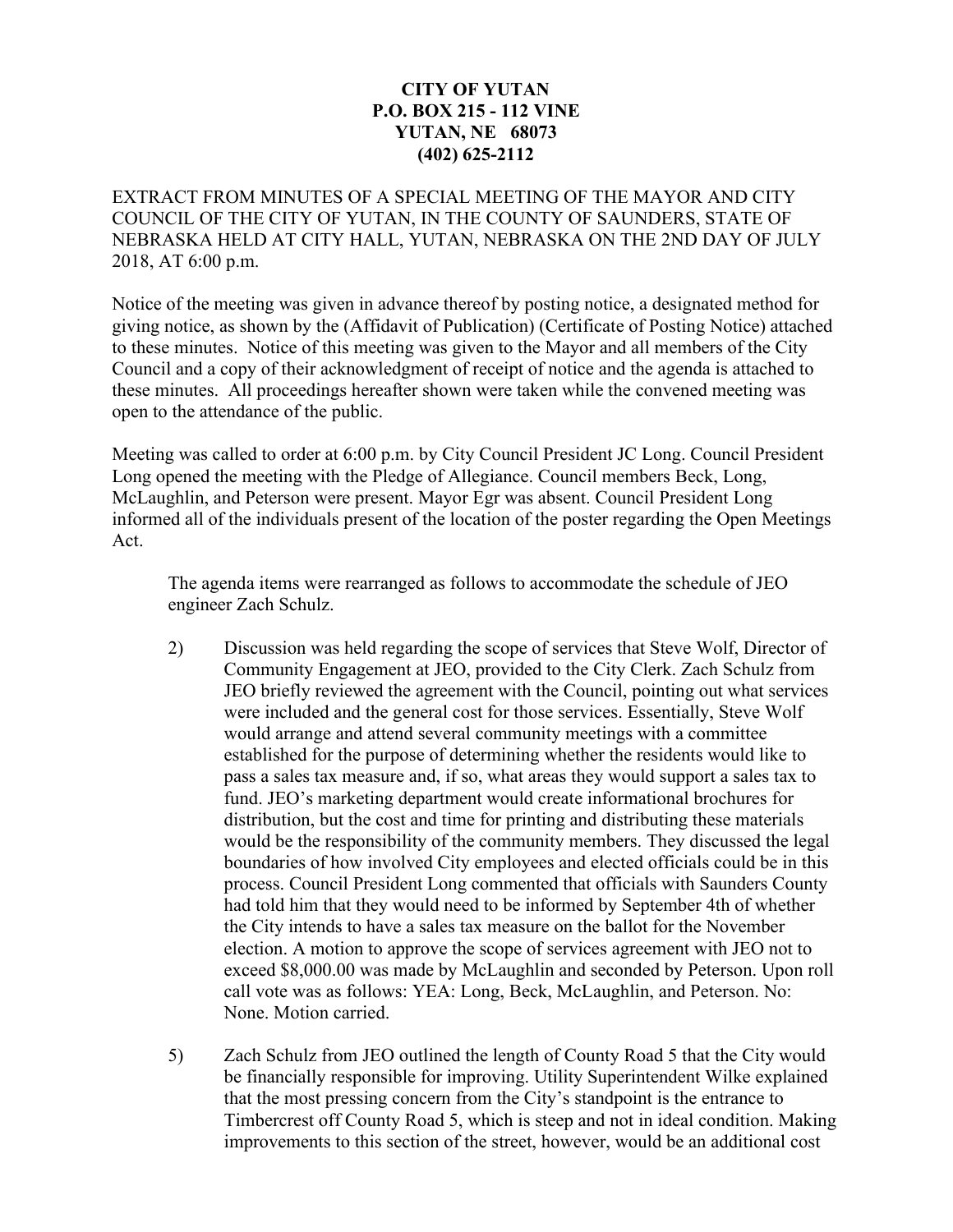on top of Saunders County's estimate for the City's participation in this project. Currently, the County's estimate comes in just under \$50,000 but is dependent on the unknown quality of the base of the street. They discussed the different bids that the County received for this project, and Council member McLaughlin inquired as to whether the City legally needed to undergo the bidding process for their section of the street. JEO representative Schulz stated that he believed it wouldn't be necessary, as the City should be able to use the County's bidding procedure for this project. The biggest unknown for this project's overall expense is the line item for patching work, as the amount of patching needed depends on the quality of the street's base. First State Bank in Yutan will work with the City on financing this project. They also discussed options for the entrance to Timbercrest, as the proposed increase in elevation on County Road 5 will make it even steeper, and decided that the issue should be addressed during the completion of this project. A motion to participate in the Saunder's County street overlay project for County Road 5 for an amount not to exceed \$60,000.00 was made by Peterson and seconded by Long. Upon roll call vote was as follows: YEA: Long, Beck, McLaughlin, and Peterson. No: None. Motion carried.

- 6) Zach Schulz from JEO explained that their engineers sent a letter of comments and revisions to the plans that Melvin Sudbeck submitted for Phase IV of the Itan Parkview Subdivision. Sudbeck responded by altering the initial designs to accommodate the City's suggestions. Zach Schulz recommended approving the current plans, as they are soundly designed. They briefly discussed the water main lines in terms of size and valve placement. A motion to approve the sanitary sewer, water, and paving plans for Itan Parkview Phase IV (Lots 62 through 79) was made by McLaughlin and seconded by Peterson. Upon roll call vote was as follows: YEA: Long, Beck, McLaughlin, and Peterson. No: None. Motion carried.
- 1) **ORDINANCE 738-AN ORDINANCE OF THE CITY OF YUTAN, SAUNDERS COUNTY, NEBRASKA, TO PROVIDE FOR THE WAGES AND SALARIES OF CERTAIN OFFICERS, APPOINTEES, AND EMPLOYEES OF THE CITY OF YUTAN, NEBRASKA;** Council member Long explained that the Utility Assistant passed his water certification test and had been told when offered the position that he would receive a \$0.50/hour raise for receiving this certification. Council member Long stated that he personally felt that the raise should be effective upon the issuance of the certification from the State, and Council member Peterson suggested making it contingent upon the employee submitting all necessary paperwork to the State for the issuance of the certification, as the time it takes to process that paperwork and issue the license is not within the employee's control. Ultimately, they decided that it was not necessary to put these stipulations on the raise and that the City Clerk would work with the Utility Assistant to ensure that the paperwork would get submitted by the end of the week. A motion to waive the three readings of Ordinance 738 was made by Beck and seconded by McLaughlin. Upon roll call vote was as follows: YEA: Long, Beck, McLaughlin, and Peterson. No: None. Motion carried. A motion to approve Ordinance 738 was made by Beck and seconded by Peterson. Upon roll call vote was as follows: YEA: Long, Beck, McLaughlin, and Peterson. No: None. Motion carried.

## 3) **ORDINANCE 739-AN ORDINANCE OF THE CITY OF YUTAN,**